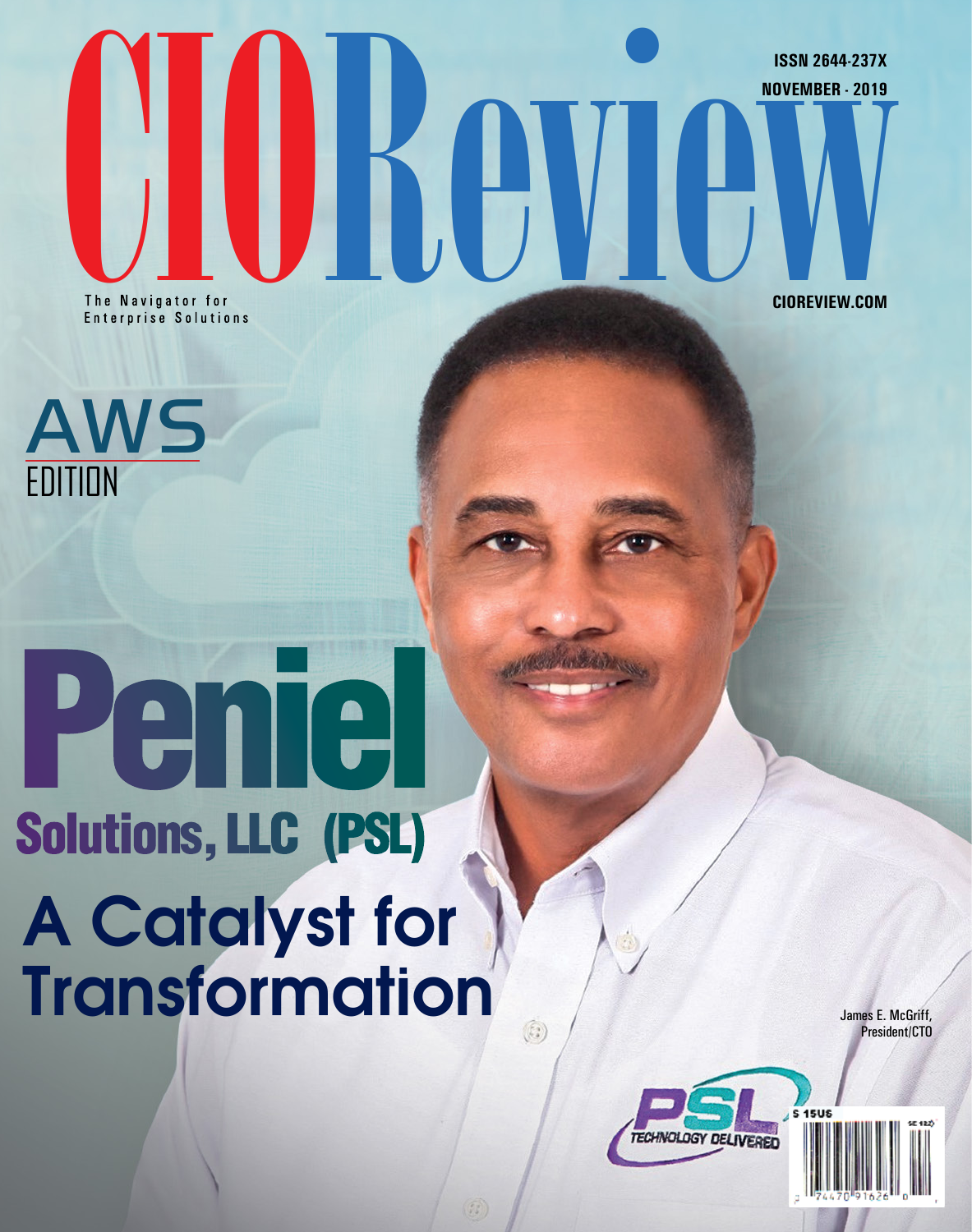# Peniel Solutions, LLC (PSL)

## Leading the Public Sector on the Path of Transformation

We look at the best ways to consume data, following which we ensure that the data is integrated in the most ideal manner

## **Cover Story**

S federal agencies transition from the "Cloud First" to the "Cloud Smart" approach, it is evident that federal IT executives are inclining more toward capitalizing on cloud adoption and its underlining benefits. Beyond jus Smart" approach, it is evident that federal IT executives are inclining more toward capitalizing on cloud adoption and its underlining benefits. Beyond just reduced IT infrastructure and operating costs, the benefits of increased flexibility, affordability the center of mission-critical services. Infrastructure modernization has become crucial for governments seeking to serve citizens in the digital era. To this end, federal government agencies are readily undergoing digital transformations to take advantage of the latest technologies that enable them to boost their digital journey, power agility, and democratize innovation.

Be that as it may, in the public sector, cloud adoption and digital transformation initiatives are still viewed through the lens of caution and reservation, driven in large part by the sensitivity around constituent data at the disposal of government agencies. While there is no denying that cloud computing has evolved over time, and digital transformation strategies have matured, data integrity and cybersecurity continue to be a pressing concern for government agencies. As such, with the rise of data breaches, the need for government agencies to partner with The Federal Risk and Authorization Management Program (FedRAMP)-certified vendors is now more than ever. James E. McGriff,

President/CTO